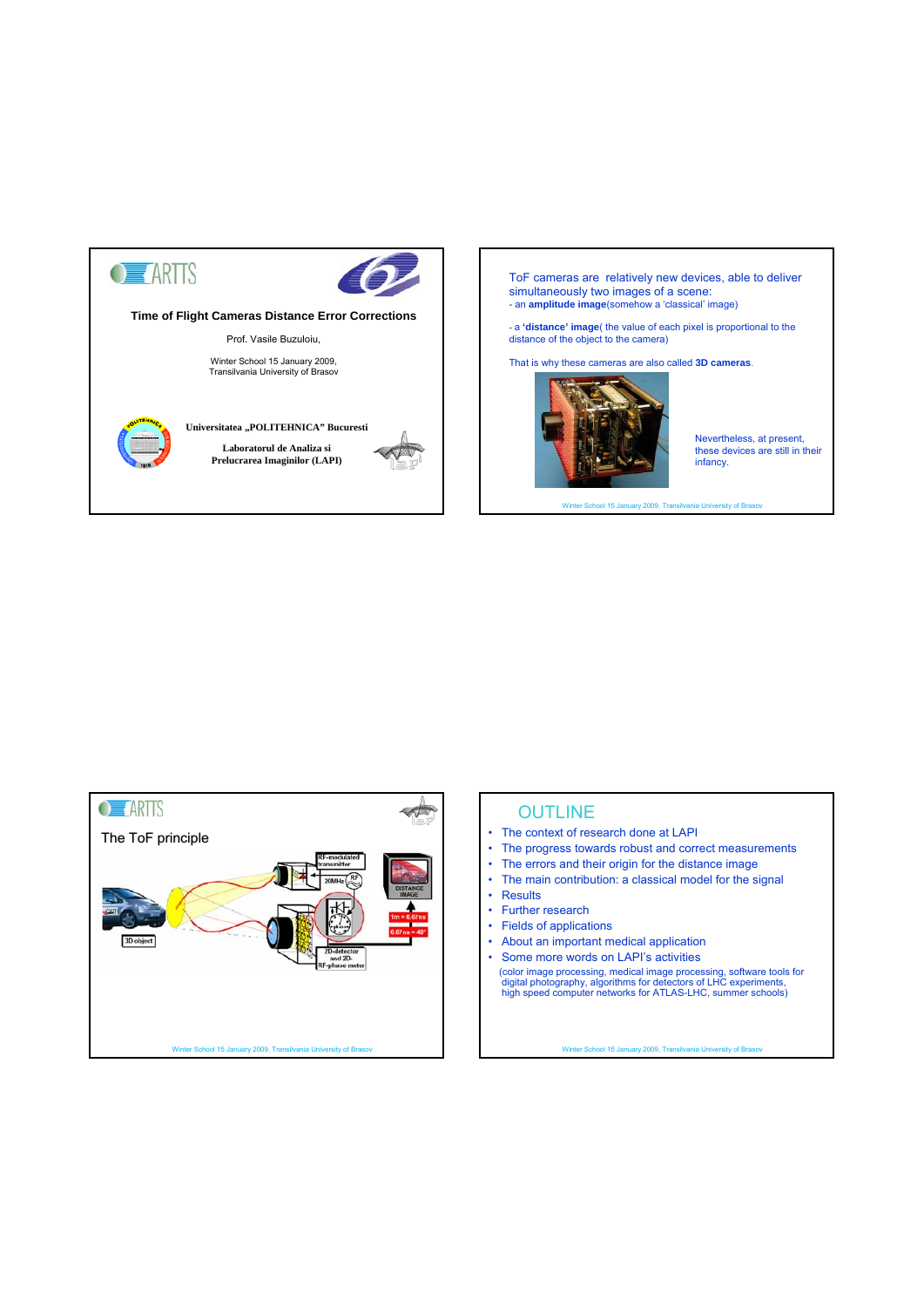



| Commercial Products of<br>3D Range Camera<br>(selection as of May 2006). | <b>DMC100</b>      | Develocment<br>kit | SR3000           | Prototype                                       | A <sub>2</sub>     |
|--------------------------------------------------------------------------|--------------------|--------------------|------------------|-------------------------------------------------|--------------------|
| <b>Manufacturer</b>                                                      | 3DVSystems<br>Inc. | Canesta inc.       | <b>CSEM AG</b>   | Matsushita<br><b>Flectronic</b><br><b>Works</b> | <b>PMDtec GmbH</b> |
| Wavelength [850nm]                                                       | <b>N/A</b>         | 785                | 850              | <b>N/A</b>                                      | 870                |
| Modulation Frequency<br>[MHz]                                            | N/A                | 52                 | $20 - 7$         | <b>N/A</b>                                      | ۷                  |
| <b>Illumination Power IWI</b>                                            | N/A                | $\leq$             | $\leq$           | <b>NIA</b>                                      | 20                 |
| <b>Pixel Resolution</b><br>(Horizontal/Vertical)                         | 510x492            | 64x64              | 176x144          | 128x123                                         | 64x16              |
| Distance Accuracy (cm)                                                   | >0.3               | $\overline{2}$     | 4.6cm@7.5m       | <b>NIA</b>                                      | 10@40m             |
| Maximal Frame Update<br>Rate [Hz]                                        | 60                 | 30                 | 50               | 15                                              | 60                 |
| Field of View<br>(Horizontal/Vertical) [1]                               | 45x35              | 30.55, or 80       | 48X40            | 60x45                                           | 52x18              |
| Non-ambiguous Range [m]                                                  | $0.3 - 2.5$        | 5                  | 7.5              | 75                                              | 40                 |
| Connection                                                               | Firewire, RS232    | <b>USB 1.1</b>     | <b>USB 2.0</b>   | <b>USB20</b>                                    | Ethemet            |
| Output                                                                   | X.Y.Z. intensity   | X.Y.Z. intensity   | X.Y.Z. intensity | N/A                                             | XYZ                |
| Website                                                                  | 3dvsystems.com     | canesta com        | swissranger.ch   | nais-e.com                                      | pmdtec.de          |



ter School 15 January 2009, Tra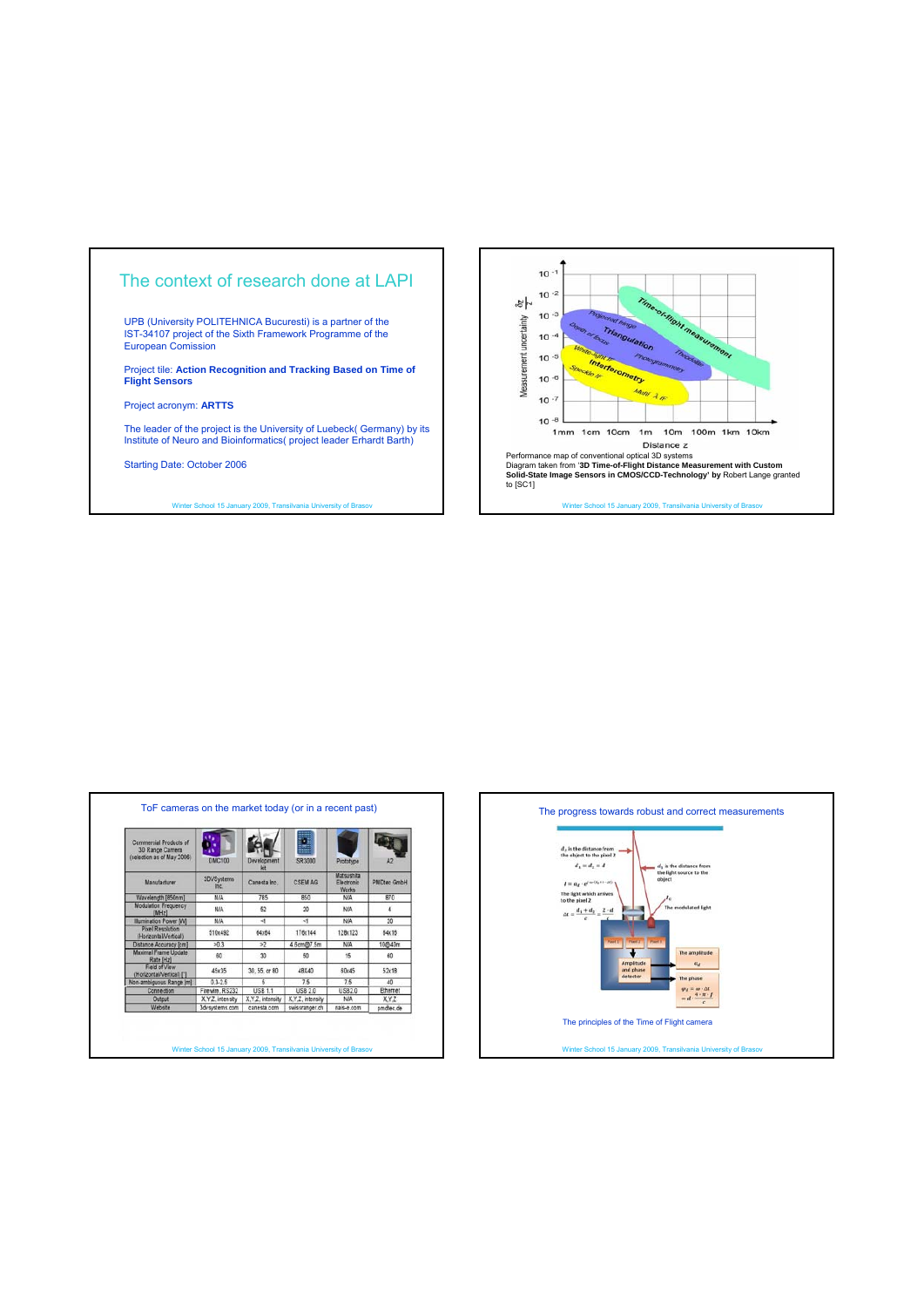#### Problem:

The distance image is false

Solution (partial):

• filtering distance image

• filtering method: adaptive neighbourhood

- very effective in filtering the noise

- preserving contours

Winter School 15 January 2009, Transilvania University of Brasov

#### ToF Systematic Errors



Winter School 15 January 2009, Transilvania University of Brasov

# First aim of the research

•To correct the errors (both in amplitude and distance)

•To use each one of the image for the correction of the other

•[to extend the camera for color images]

Winter School 15 January 2009, Transilvania University of Brasov

Intensity image correction using distance image:

• for objects are blackish (intensity decreases with the square of the distance)

• correction proposed: pixelwise

 $a'(p)=a(p)^*d^2(p)$ 

where  $a(p)$  is the uncorrected intensity in the pixel  $p$ a'(p) is the corrected intensity in the pixel p d(p) is the distance image in the pixel p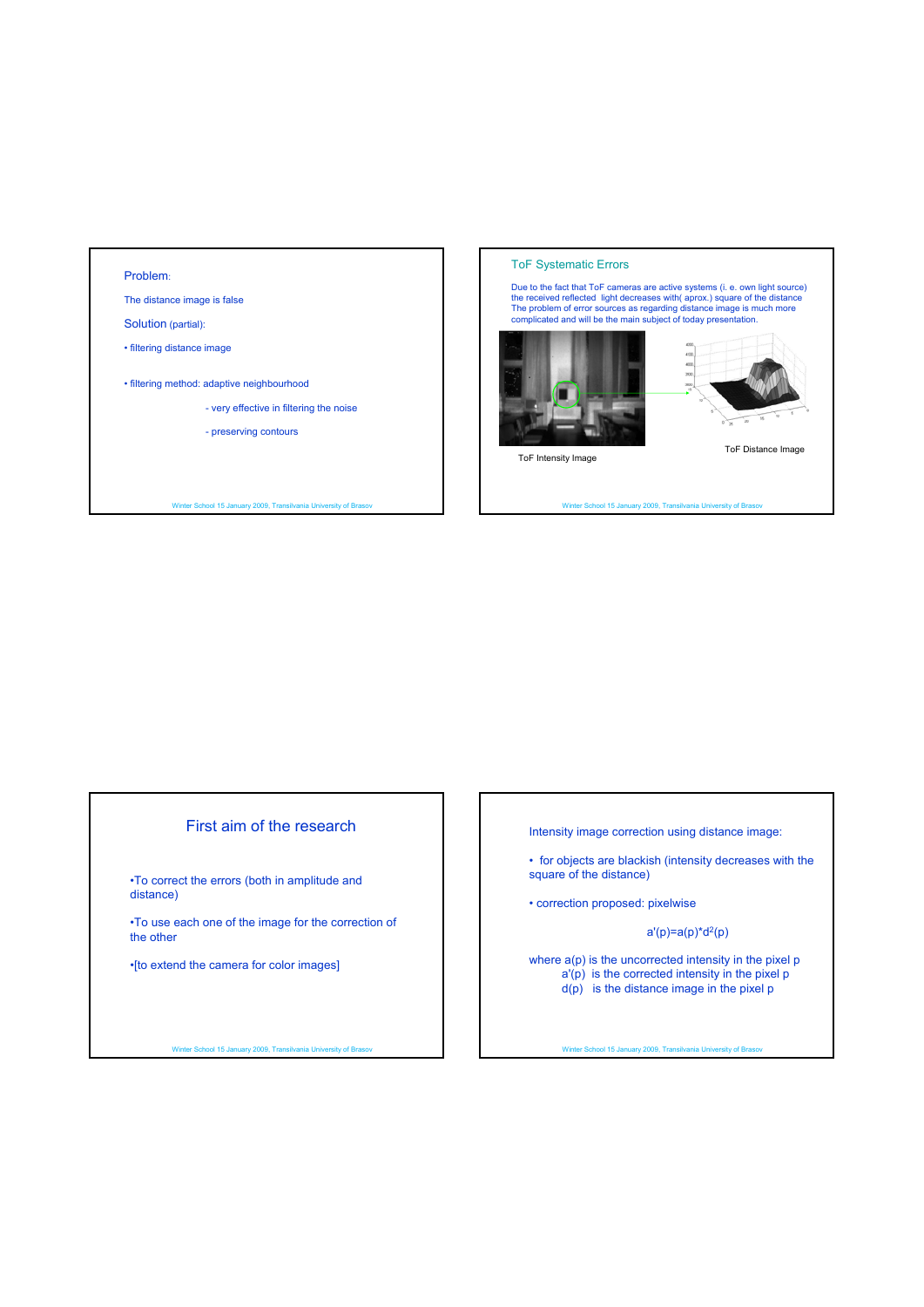



Correction without filtering Correction with filtering

Winter School 15 January 2009, Transilvania University of Brasov



Before Adaptive Neighbourhood Filtering

Winter School 15 January 2009, Transilvania University of Bra





After Adaptive Neighbourhood Filtering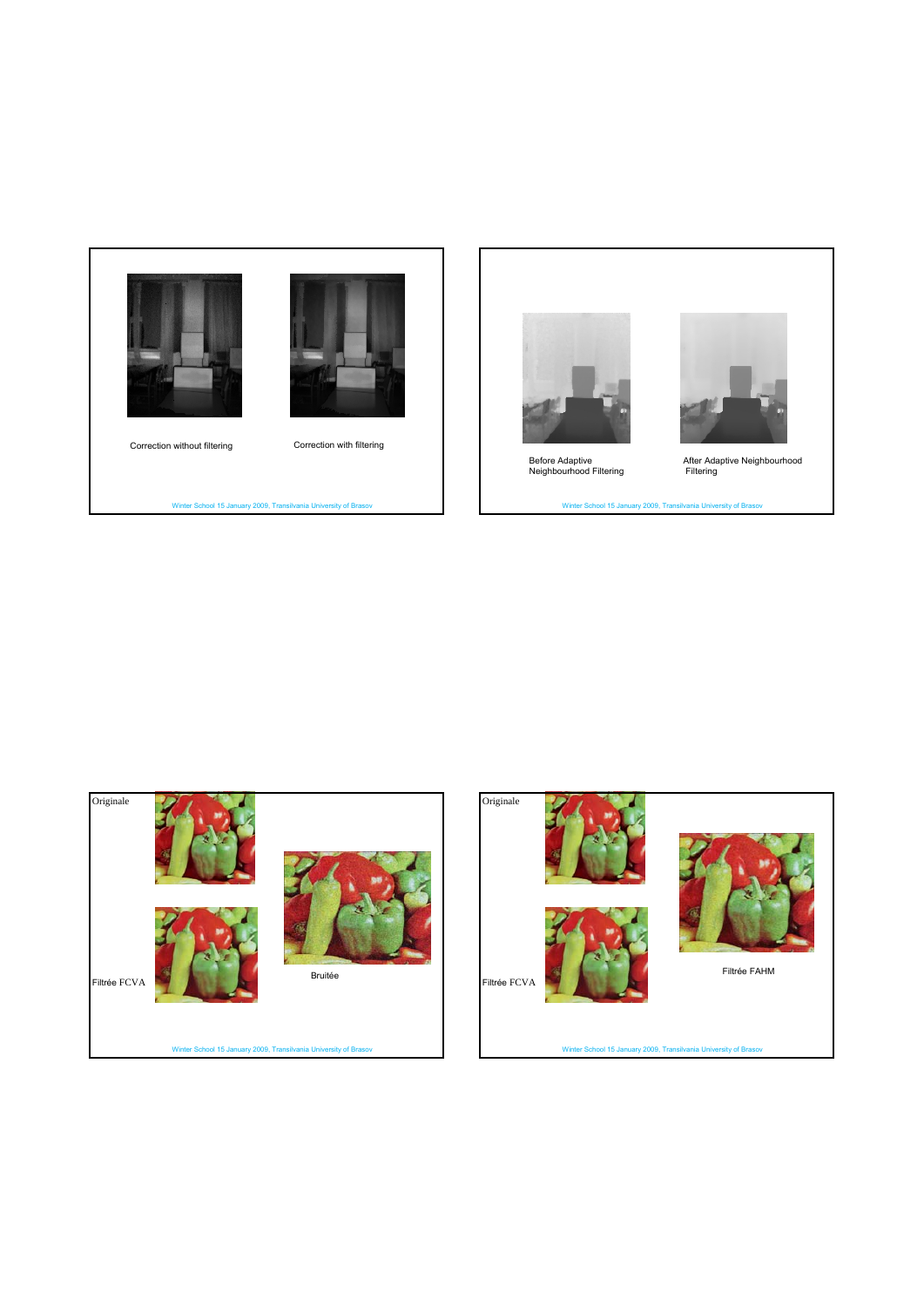

### The errors and their origin for distance images



Experimental setup: a black square is placed at a constant distance from the camera. Behind it a white screen is moved at different distances.

vol 15 January 2009, Tra



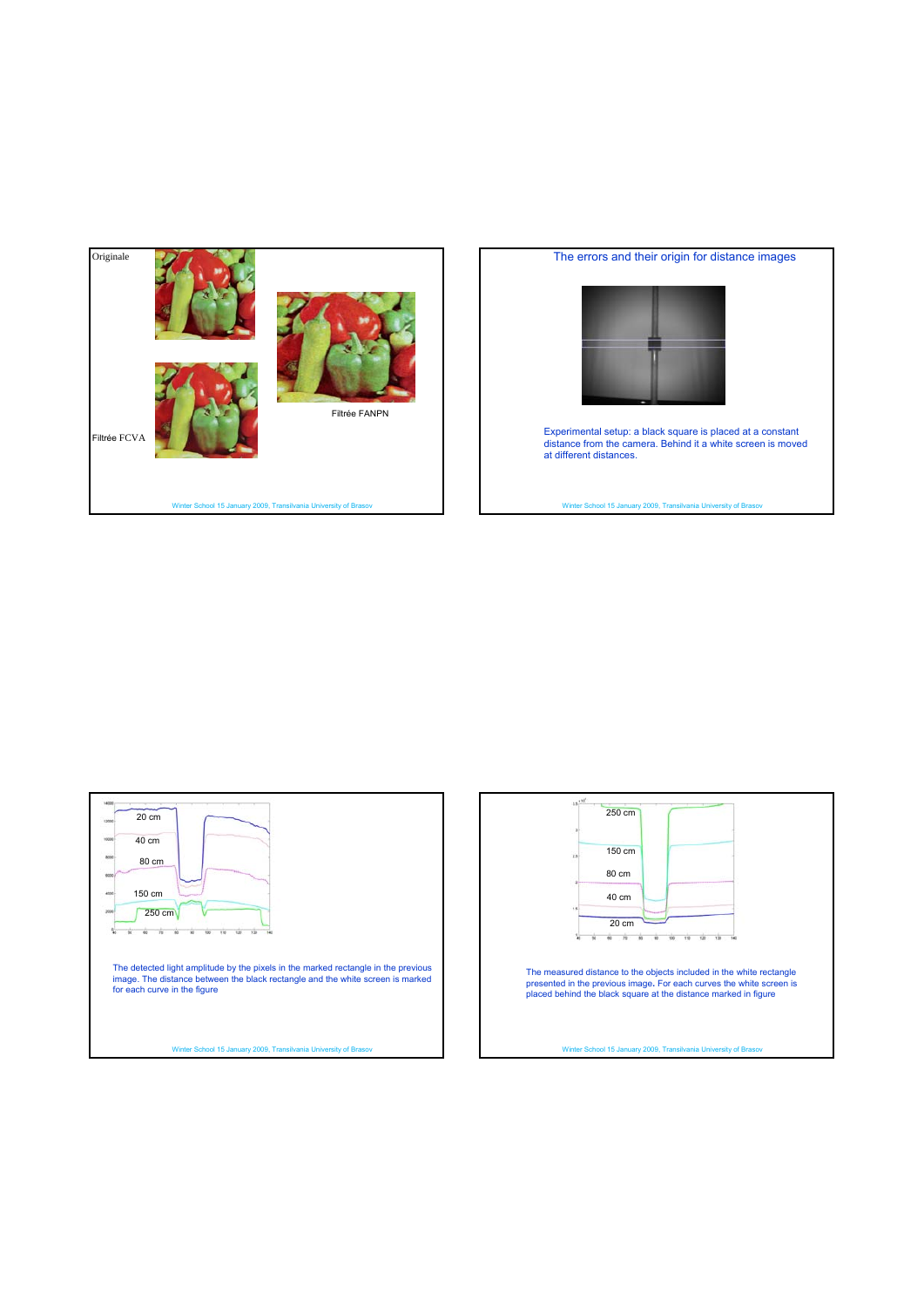



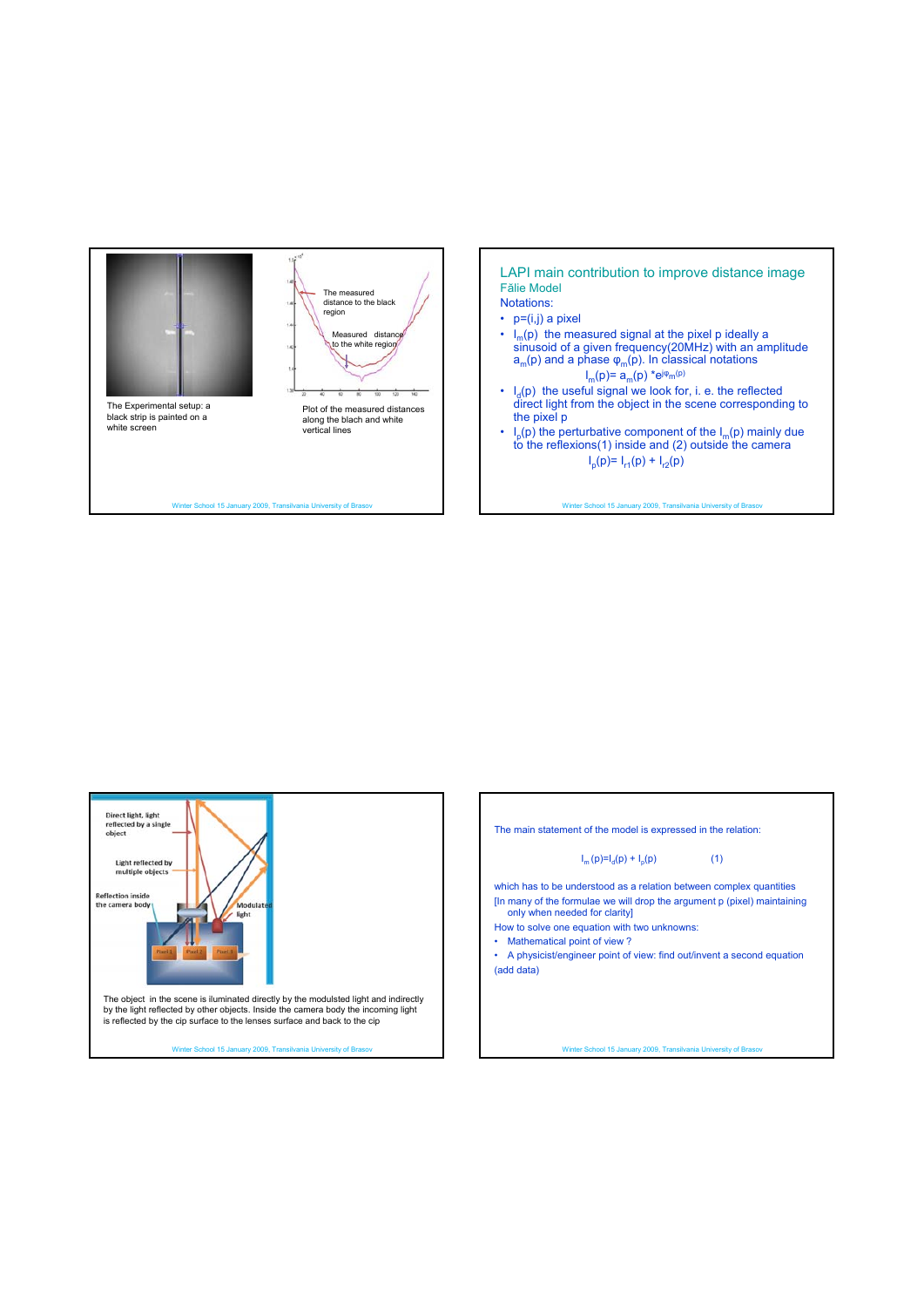In our case: let the same scene with the same conditions, but just one change: the useful signal value in the pixel p. This modification very likely will have no seasable influence on  $I_p(p)$  so we can add a second equation:

$$
\Gamma_{m}(p)=\Gamma_{d}(p)+I_{p}(p) \tag{2}
$$

and  $I'_d(p)$  has the same argument as  $I_d(p)$ From eq(1) and eq(2) one gets:

 $\Gamma_m(p)$  -  $I_m(p)$ =[a'<sub>d</sub>(p) - a<sub>d</sub>(p) ]\*e<sup>j $\varphi$ </sup>d<sup>(p)</sup>

Winter School 15 January 2009, Transilvania University of Brasov

What was described previously means two records of the scene.

Is it indeed necessary?

Not exactly:  $I_n(p)$  has almost only very low spatial frequencies. So, in general, if p and p' are two neighbouring pixels or small regions, then  $I_p(p) = I'_p(p)$ . The correct value for two points at the same distance but with different intensities can also be deduced from above.

Winter School 15 January 2009, Transilvania University of Brasov

#### Parasitic Component Determination: I<sub>p</sub>

We start with the equation  $I_m(p)=I_d(p) + I_p(p)$ <br>We can imagine the same scene illuminated differently on the small region corresponding to the pixel p in the image so that<br>  $a_{d1}(p)=k^*a_{d2}(p)$ <br>
where a stands for the modulus of I Because  $\varphi_d(p)$  only depends on distance and this doesn't change, we also have<br>  $I_p(p)$  remains the same. So we get<br>  $I_{m1}(p) - I_{m2}(p) = I_{d1}(p) - I_{d2}(p) = [a_{d1}(p) - a_{d2}(p)]^* \cdot e_q^{(p)}$ and so  $\varphi_d(p) = \arg(I_{m1}(p) - I_{m2}(p))$ 

For a known k one gets:  $I_p(p)=\left[ I_{m1}(p) - I_{m2}(p) \right] / (1-k)$ 

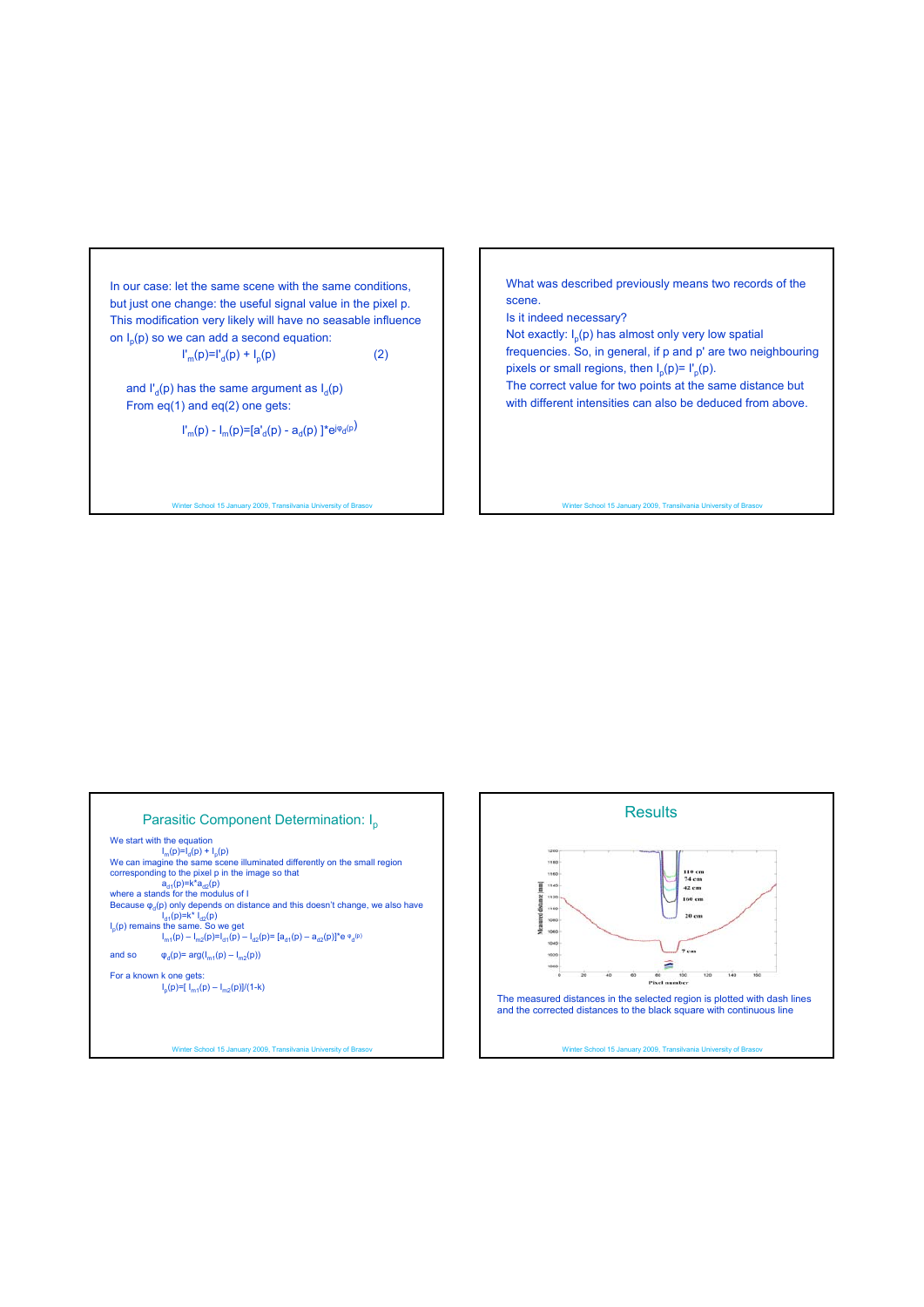







The 3-d plot of the distance image with correction; the two labels now appear at the same distance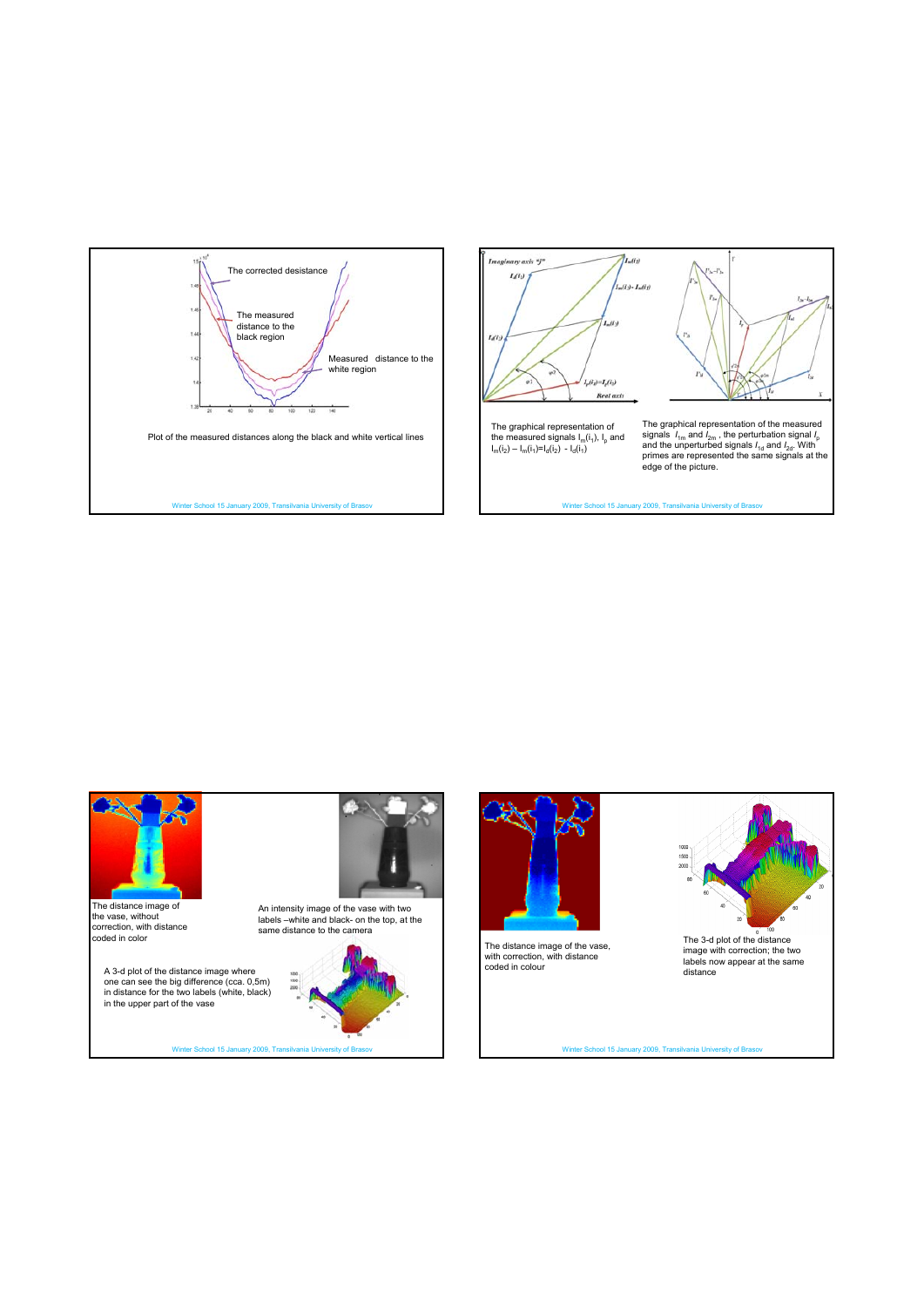



Further Results  $\frac{16}{14}$  $\frac{1}{12}$ ą The distance image of the scene, closer objects are black and farther white. The measured distance along the black vertical line is plotted in the next slide for two The logarithm of the amplitude image of the scene

Winter School 15 January 2009, Transilvania University of Brasov

modulation frequencies.

The points where the ambiguity can't be solved are marked with circles. On the solved abscise axis is represented the distance and on the ordinate the measured distances

The measured distance along a vertical line of the distance image for the two modulation frequencies used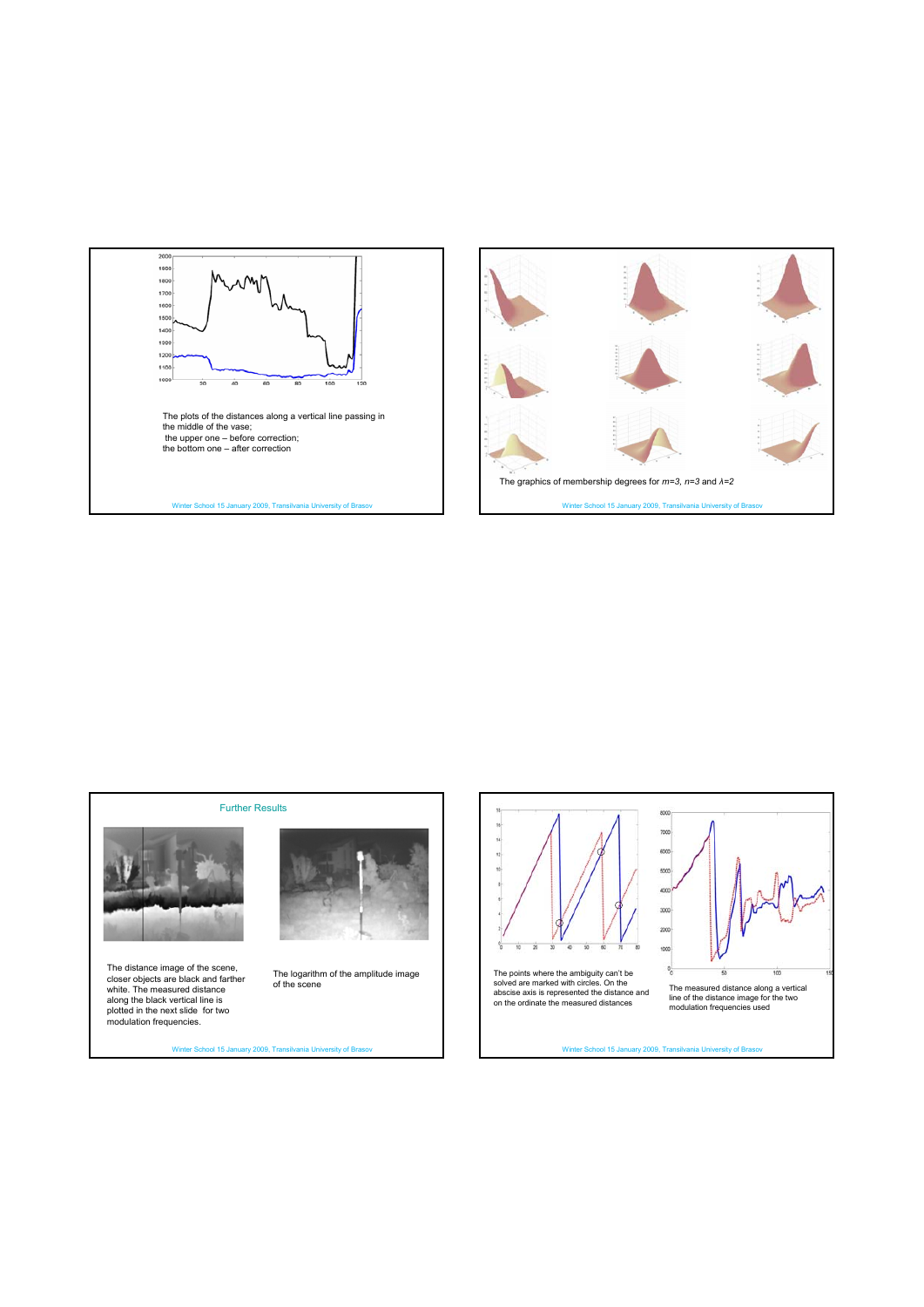# Applications

•Action recognition: -surveillance

•Safety in construction (real time detection of slowly moving hand objects)

•Automatic human assistance in medical care

•Main advantage: simple image segmentation





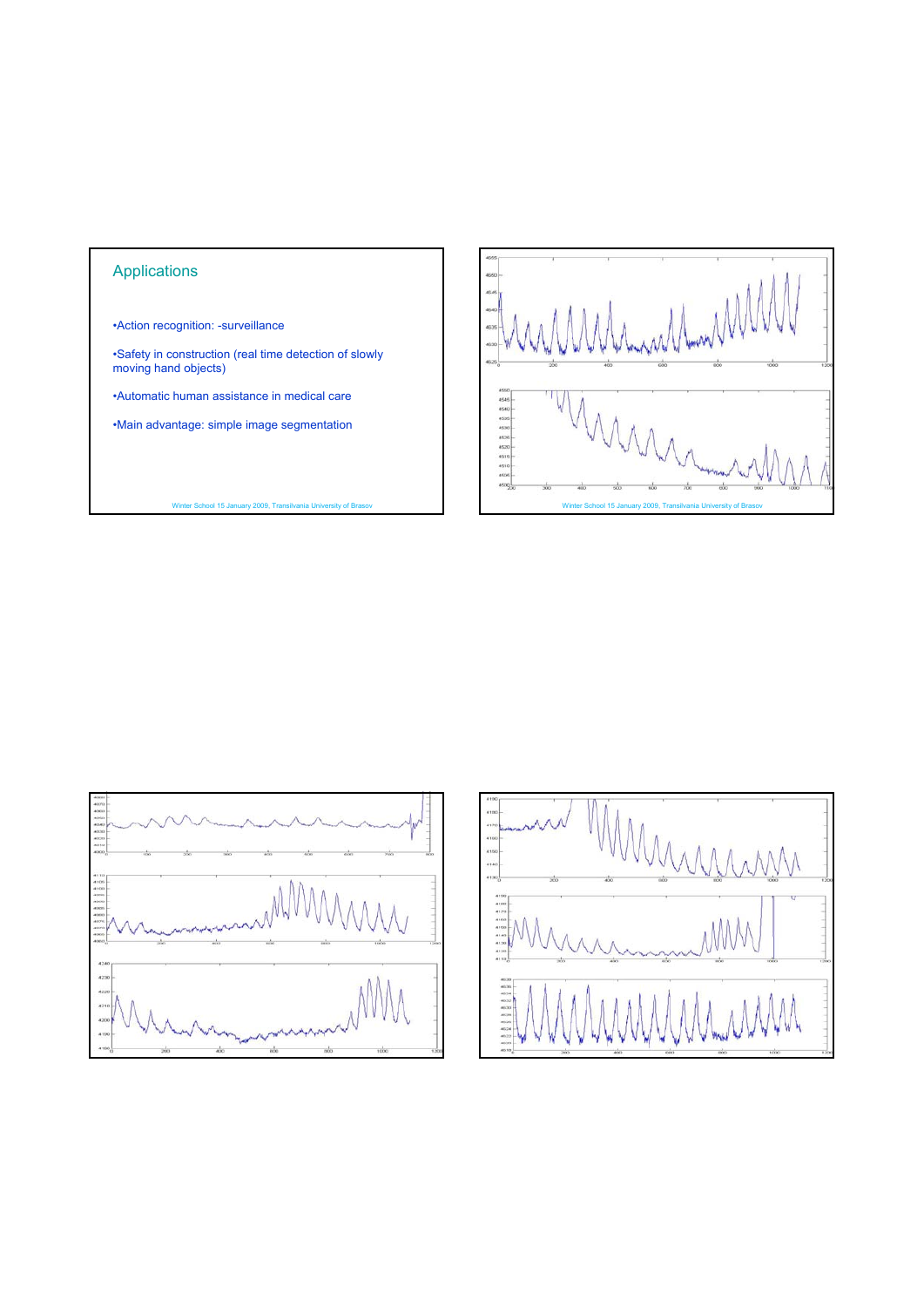# References

- T. Kahlmann, F. Rmondino, and H. Ingensand. Calibration for increased accuracy of the range imaging camera SwissRanger. In *Image Engineering and vision Metrology(IEVM),* 2006
- R. Lange, 3D Time-OF-Flight Distance Measurement with Custom Solid-StateImage Sensors in CMOS/CCD-Technology, PHD Thesis, University of Siegen, 2000
- H. Rapp, Experimental and theoretical investigation of correlating TOF-camera systems. Master's thesis, University of Heidelberg, Germany, 2007

Winter School 15 January 2009, Transilvania University of Brasov



The Complex-number model

 $I(i) = a(i) \exp(j\varphi(i)),$ 

Æ

 $\triangle$ 

 $I_m(i) = I_d(i) + I_p(i) = a_d \exp(j\varphi_d(i)) + a_p \exp(j\varphi_p(i)),$ 

Winter School 15 January 2009, Transilvania University of Brasov

# **O** *ARTIS*

 $\sim$   $\frac{1}{2}$ 

The Complex-number model

 $\varphi_d \left( i \right) = \varphi_d \left( i \right)$ 

 $I_d(i) - I_d(i) = (a_d(i) - a_d(i)) \exp(j\varphi_d(i)) = \Delta \exp(j\varphi_d(i))$ 

 $I_p(i) = I_p(i)$ 

## Winter School 15 January 2009, Transilvania University of Brasov



## The Complex-number model

 $I_n(i) = I_d(i) + I_p(i) = I_d(i) + I_p(i)$ 

 $I_m(i) - I_m(i) = I_d(i) - I_d(i) = \Delta \exp(j\varphi_d(i)).$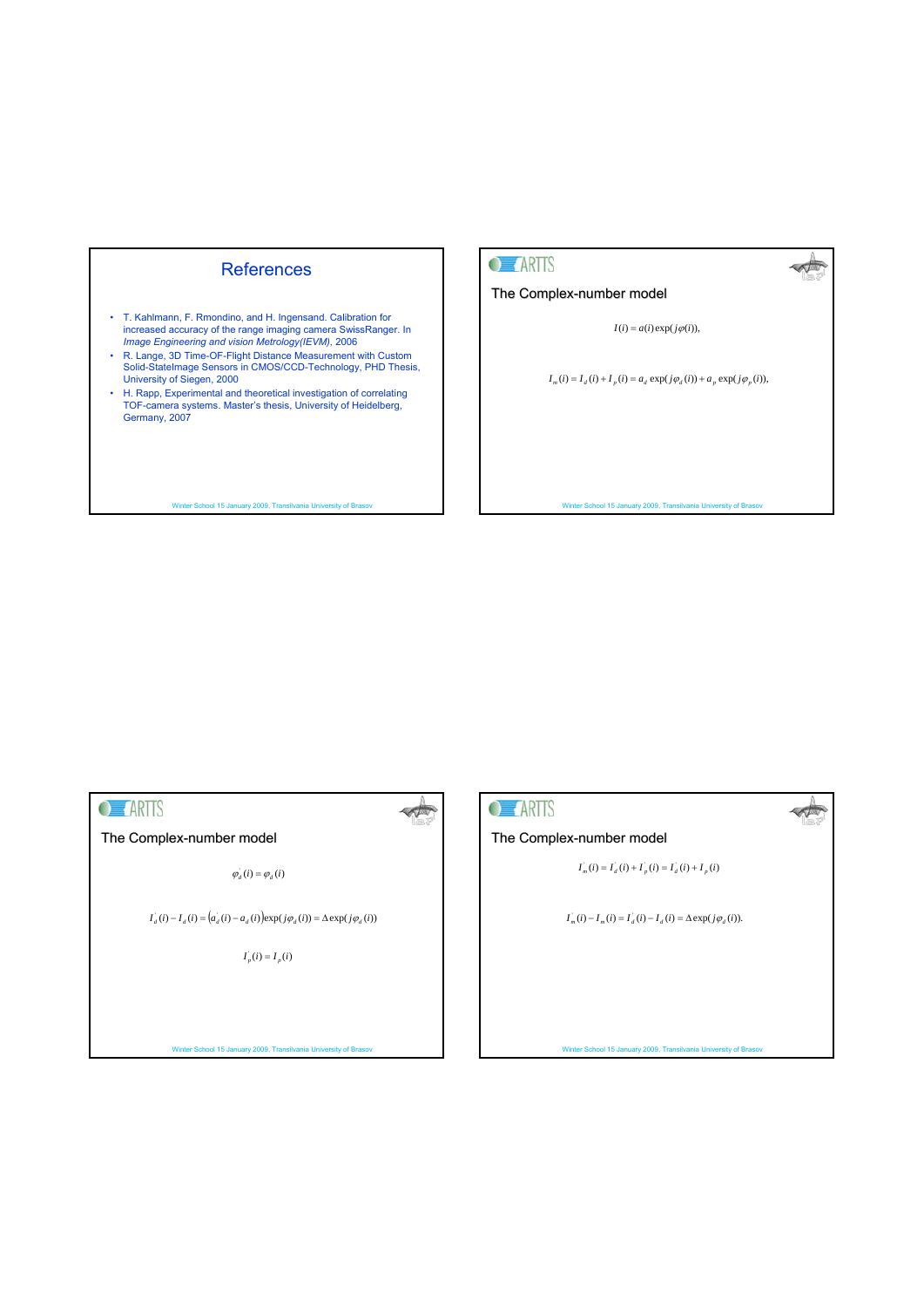





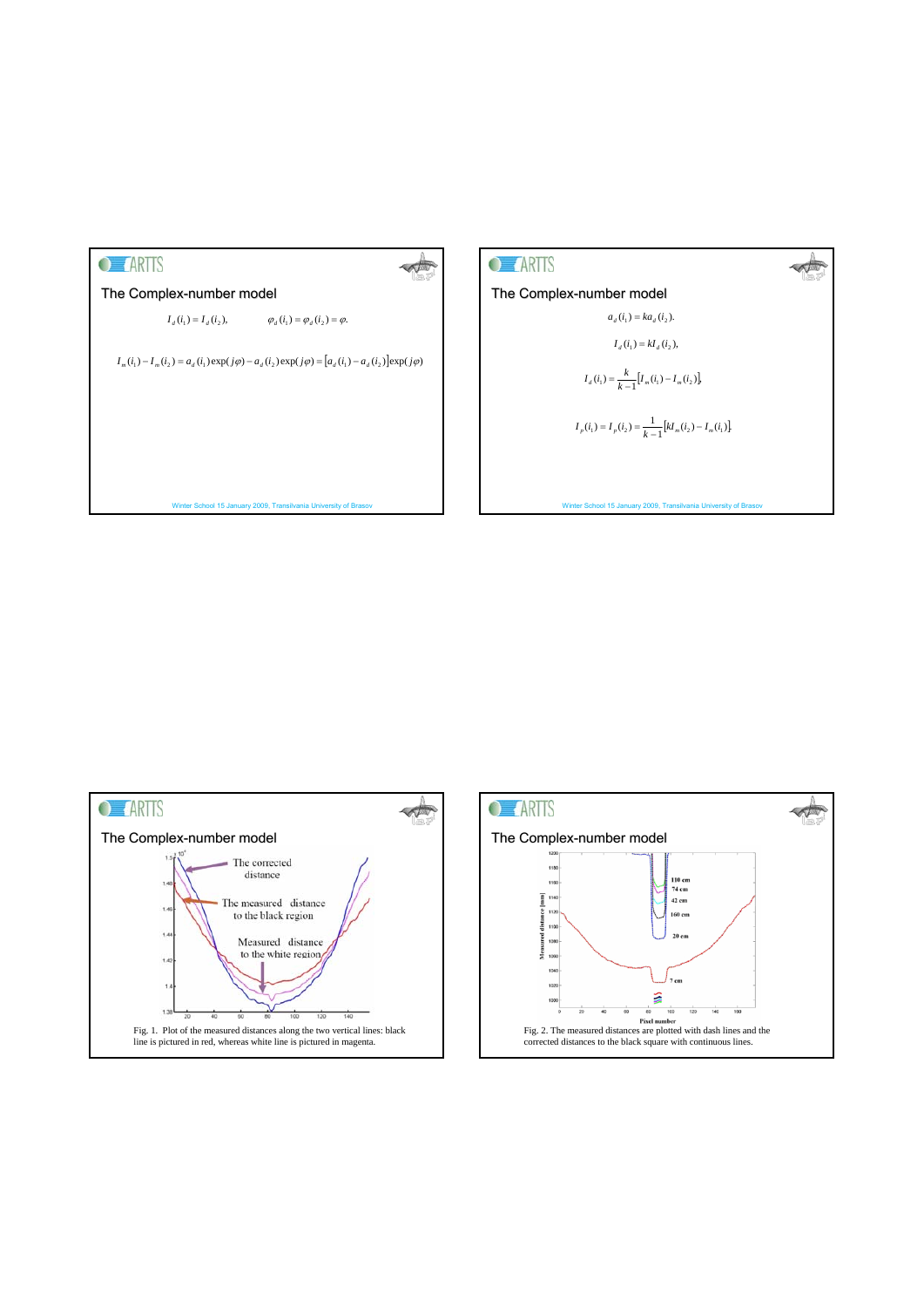